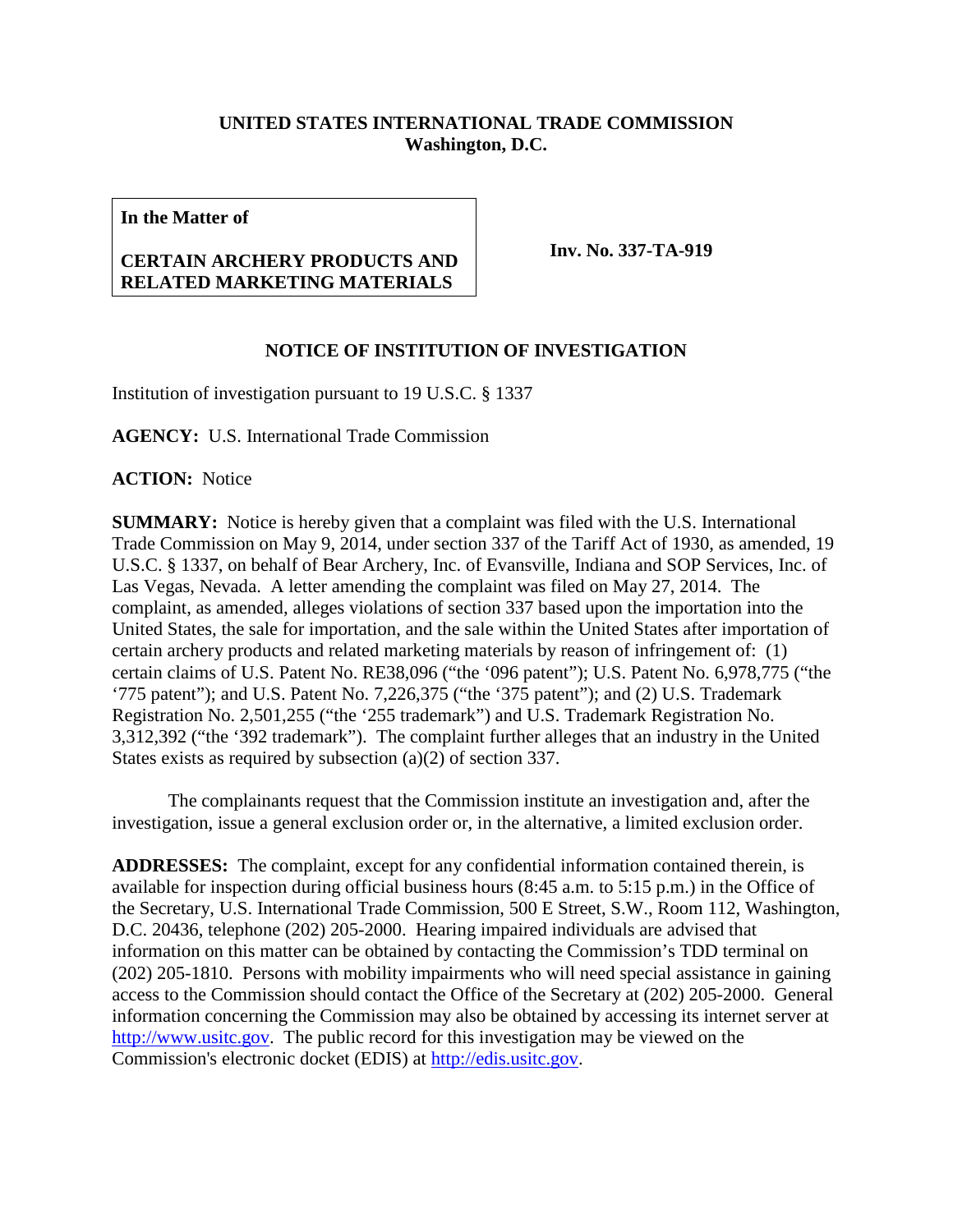**FOR FURTHER INFORMATION CONTACT:** The Office of Unfair Import Investigations, U.S. International Trade Commission, telephone (202) 205-2560.

**AUTHORITY:** The authority for institution of this investigation is contained in section 337 of the Tariff Act of 1930, as amended, and in section 210.10 of the Commission's Rules of Practice and Procedure, 19 C.F.R. § 210.10 (2014).

**SCOPE OF INVESTIGATION:** Having considered the complaint, the U.S. International Trade Commission, on June 10, 2014, **ORDERED THAT** –

(1) Pursuant to subsection (b) of section 337 of the Tariff Act of 1930, as amended, an investigation be instituted to determine whether there is a violation of subsection (a)(1)(B) and/or subsection (a)(1)(C) of section 337 in the importation into the United States, the sale for importation, or the sale within the United States after importation of certain archery products and related marketing materials by reason of infringement of: (1) one or more of claims 1-3, 6-12, and 15-38 of the '096 patent and claims 1-3, 16-22, 24-26, 29, 31, and 32 of the '775 patent; and/or (2) the '255 trademark or the '392 trademark, including whether an industry in the United States exists as required by subsection (a)(2) of section 337;

(2) For the purpose of the investigation so instituted, the following are hereby named as parties upon which this notice of investigation shall be served:

(a) The complainants are:

Bear Archery, Inc. 817 Maxwell Avenue Evansville, IN 47706

SOP Services, Inc. 2325-B Renaissance Drive, Suite 10 Las Vegas, NV 89119

(b) The respondent is the following entity alleged to be in violation of section 337, and is the party upon which the complaint is to be served:

> Ningbo Topoint Outdoor Sports Co., Ltd. Build 3, No. 8, Dapuhe Road, Daqi Town, Beilun District, Ningbo, Zhejiang, China 315806

(c) The Office of Unfair Import Investigations, U.S. International Trade Commission, 500 E Street, S.W., Suite 401, Washington, D.C. 20436; and

(3) For the investigation so instituted, the Chief Administrative Law Judge, U.S. International Trade Commission, shall designate the presiding Administrative Law Judge.